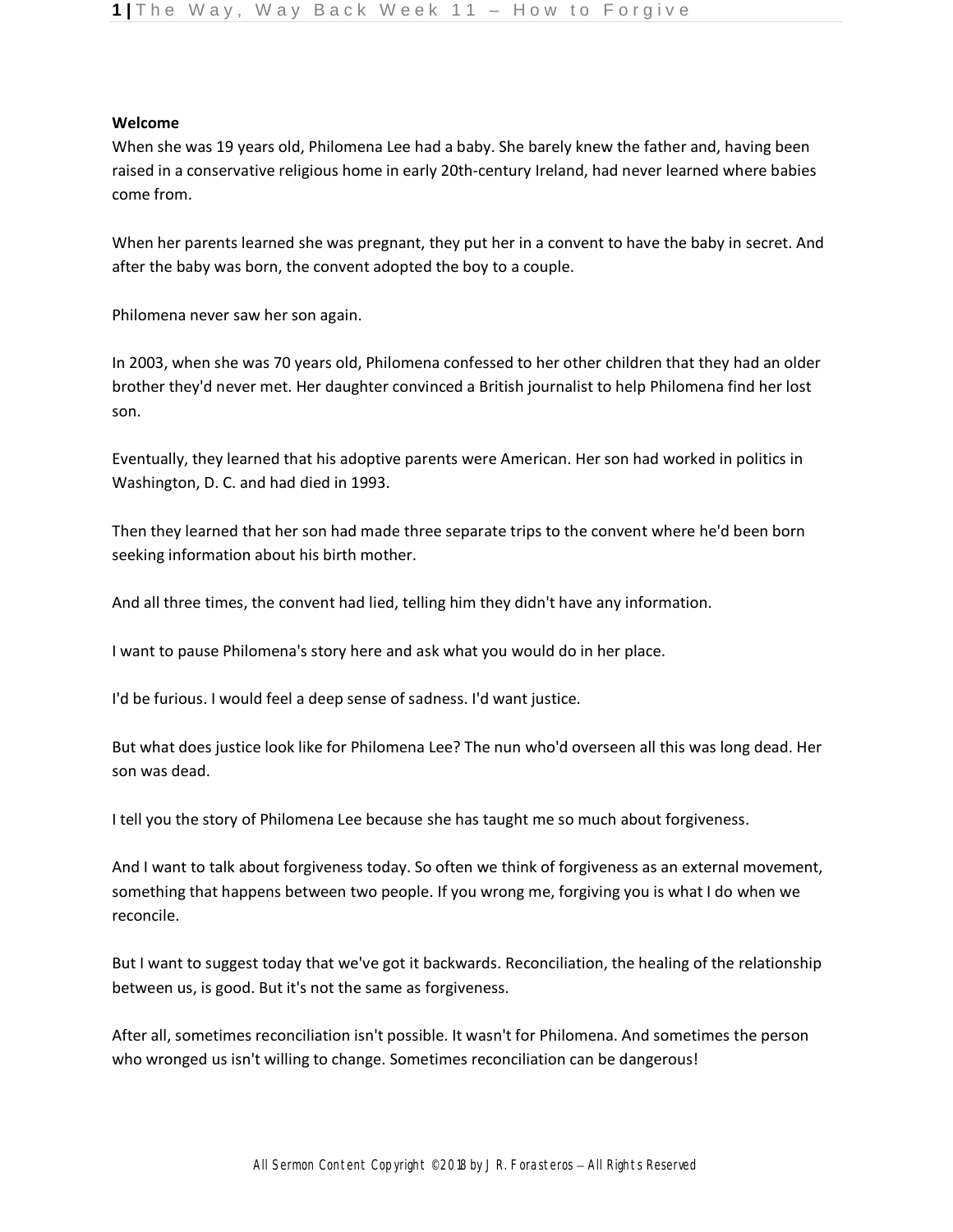But forgiveness is something we can do whether or not the other person is willing or able to reconcile. Forgiveness is a process we enter into, a choice we make again and again.

When we choose to forgive, we create a new world of possibilities. We find freedom from what was done to us. So today is about learning how to forgive. And the journey of forgiveness begins by recognizing the God who is with us always inviting us into that new world.

Let's begin by worshiping that God!

## **Message**

This is the final week of our summer series, called "The Way, Way Back". Hopefully that calls to mind summer vacations, road trips and fights over who got to ride in the way, way back of the station wagon. (I know, no one drives station wagons anymore because we got SUVs and convinced ourselves they're different.) This series is all about the things we learn when we're willing to leave home - aka our comfort zones.

We're in the book of Genesis, following the patriarchs and matriarchs of our faith as they follow God on road trips of their own. We first met Abraham, then Isaac and Jacob. For the last three weeks, we've been in the story of Joseph, the last of Genesis' patriarchs.

We began with Joseph the Dreamer. We saw that, when God gives us dreams, they're always disruptive to the status quo, and there're always people who want to stop the dream. Joseph, the youngest brother, dreamed that his father and brothers would all bow down and worship him. So his brothers faked his death and sold him into slavery.

Last week, we saw what those dream-killers cost Joseph. We saw him falsely imprisoned, left to rot. But we saw, too, that no one can stop God's Dream, and when we ended last week, Joseph was the second most powerful person in the world, behind only Pharaoh.

[Scripture Slide 1] Today, we see the fulfillment of the Dream. Against all odds, Joseph has become that figure in his dream. His main job has been to prepare Egypt for a 7-year famine, and he's done an outstanding job. When the famine strikes, the whole region - including the Promised Land - comes to Egypt to get food.

And guess who shows up? Joseph's brothers.

They don't recognize him. They kneel before him before him. They beg for food.

What would you do if you were Joseph, standing here with the ones who wronged you so long ago, who caused you so much pain and misery, kneeling before you, completely at your mercy?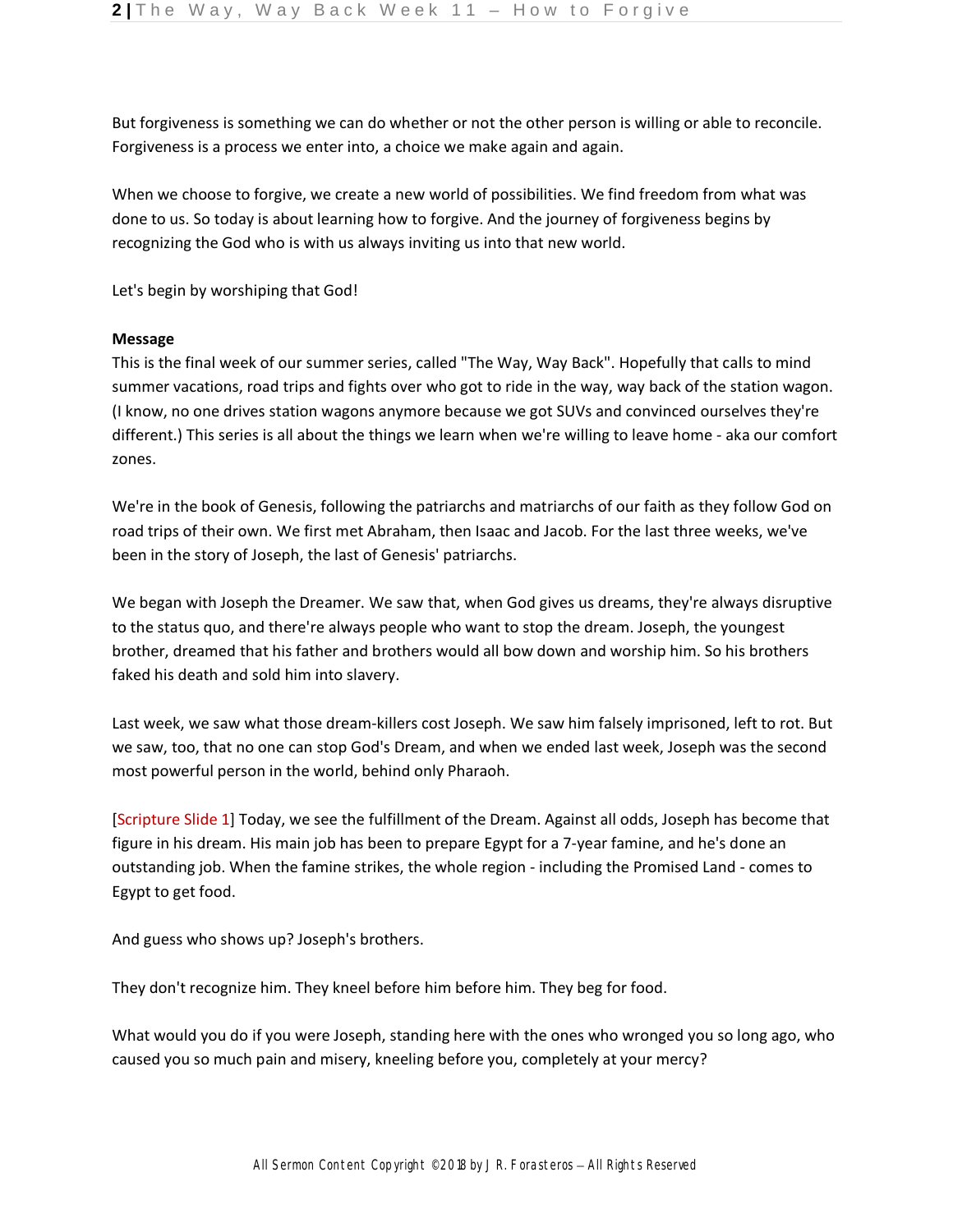What Joseph did might surprise you, unless you remember he's from a family of tricksters. Joseph, seemingly on the spot, concocts an elaborate ruse where he accuses them of being spies and demands proof (this is all in chapters 42-44 - read it this week. Game of Thrones has nothing on this story.).

Long story short, Joseph becomes convinced his brothers have changed. They're not the same bullies who sold him into slavery because they were threatened by his Dream.

Joseph even dares to wonder if they've changed enough to be ready to join in the world of God's Dream.

So, in chapter 45, Joseph brings his brothers back to face him one more time. Let's look at this picture of reconciliation together, then walk through a couple of key moments:

Joseph could stand it no longer. There were many people in the room, and he said to his attendants, "Out, all of you!" So he was alone with his brothers when he told them who he was. Then he broke down and wept. He wept so loudly the Egyptians could hear him, and word of it quickly carried to Pharaoh's palace.

"I am Joseph!" he said to his brothers. "Is my father still alive?" But his brothers were speechless! They were stunned to realize that Joseph was standing there in front of them. "Please, come closer," he said to them. So they came closer. And he said again, "I am Joseph, your brother, whom you sold into slavery in Egypt.

Joseph introduces himself by giving his name… "I am Joseph!" We often breeze right past that, but you might recognize that this is the formula God uses to introduce Godself to humanity. "I am the God of Abraham, Isaac and Jacob" or "I am the God of your fathers" or even simply, "I am."

It's no accident. In this moment, when Joseph offers not revenge but forgiveness, Joseph becomes an image of his creator. Joseph enacts the work of God by forgiving his brothers and seeking reconciliation with them.

What's more, Joseph is imitating God's creative activity. In the opening chapter of Genesis, God shapes chaos into an ordered, beautiful world by speaking it into existence.

So too, Joseph now creates a world of new possibilities for his brothers by speaking peace into existence. He transforms their shame into love by calling them to 'come closer, come closer'.

This is a beautiful scene. It's one of the most powerful images of forgiveness we have in all literature.

But it *does* beg the question… How did Joseph do it?

We don't get any insight into Joseph's headspace over those long years. But something he says next to his brothers that gives us an insight: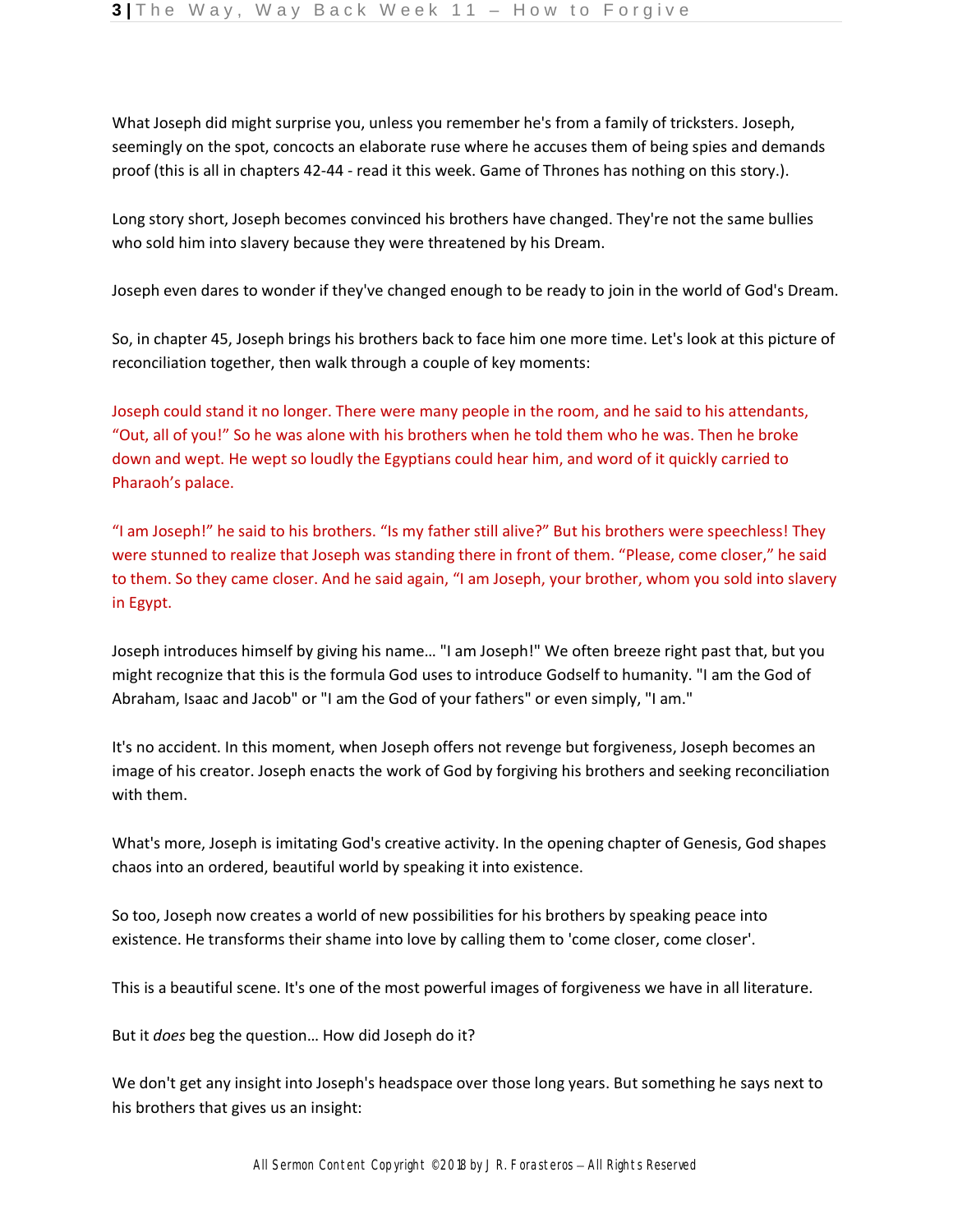But don't be upset, and don't be angry with yourselves for selling me to this place. It was God who sent me here ahead of you to preserve your lives. This famine that has ravaged the land for two years will last five more years, and there will be neither plowing nor harvesting. God has sent me ahead of you to keep you and your families alive and to preserve many survivors. So it was God who sent me here, not you! And he is the one who made me an adviser to Pharaoh—the manager of his entire palace and the governor of all Egypt.

In the long years he has been in Egypt, Joseph has discerned the hand of God at work. When he was in that pit, God was with him, working. When he was sold to Potiphar, God was with him, working. When he was wrongfully imprisoned, God was with him, working. When he was left to *rot* in that prison, God was with him, working.

And God was with him when he heard Pharaoh's dreams, when he interpreted them.

God was with him when he organized the famine preparation, and administered the famine relief.

And God was with him, working to bring all Israel's sons to him so that Joseph could be the means by which the Dream God gave Abraham might continue.

It is because Joseph has sought out God's invisible hand, at work in unremarkable, ordinary ways, that he can choose to forgive his brothers.

Joseph has made a choice over and over, in every circumstance, whether in the pit or the prison or the palace to look for God at work. He's chosen by faith to live not in the world his brothers created through their sin, but the world God is bringing about, the world of the Dream.

Let's stop for a moment and ask: did God cause Joseph's slavery? Were the brothers not free to choose? Were they - and Joseph - just pawns in God's cosmic game?

No.

The idea that we have no free will, that God manipulates us, is antichrist. Rather, we recognize that God is like a master chess player: no matter what moves our human sinfulness enact, God will accomplish God's purposes.

There's a different way this story unfolded, where Joseph's brothers didn't choose sin, but listened to God's dream through their brother. Without the sin of Potiphar's wife or the forgetfulness of the baker. There's a version of the story where Joseph ends up in the palace *without* the pit and the prison.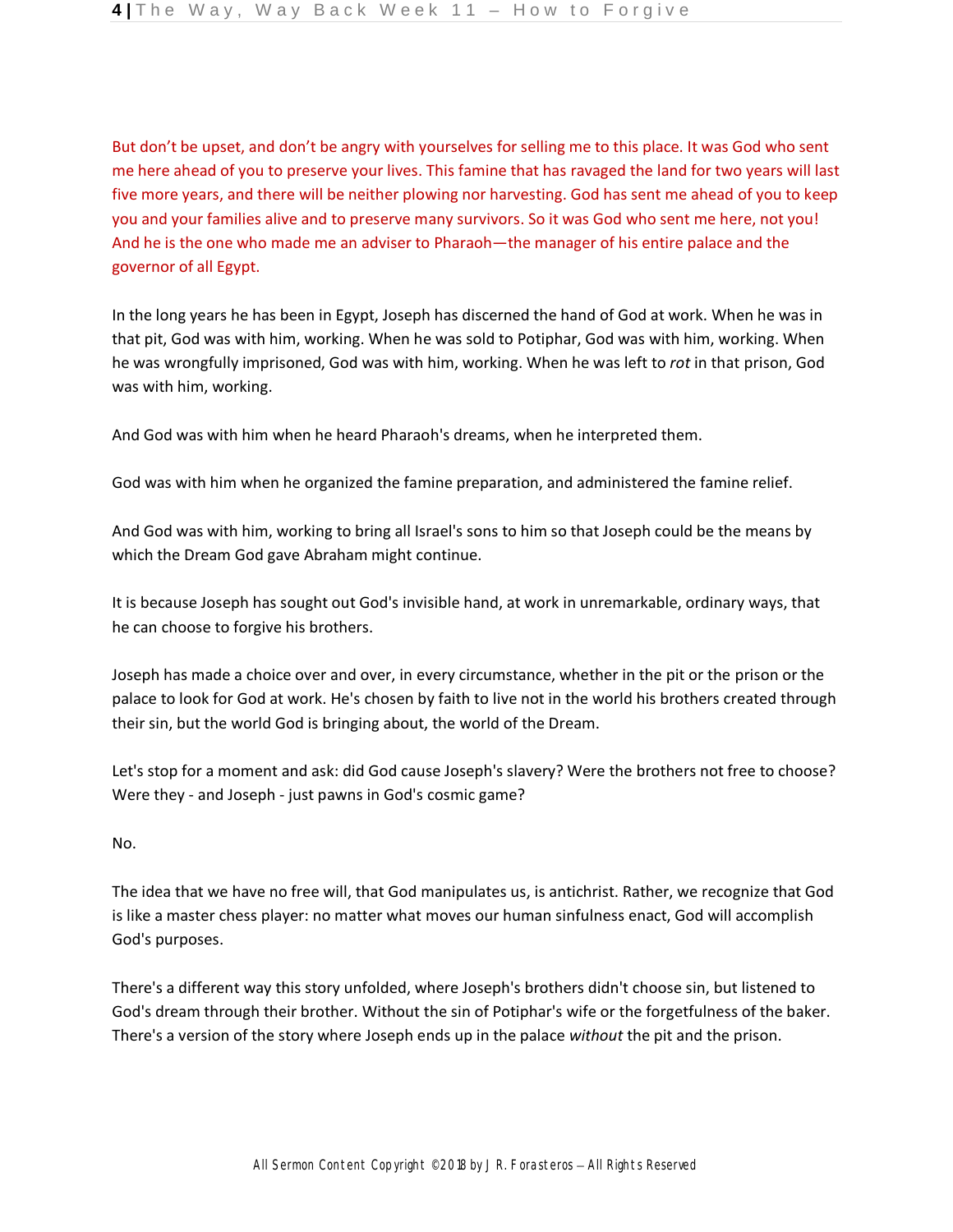God's Dream was always going to become a reality because that's who God is. The question isn't are we pawns in God's game, but rather, which side will we choose to be on? The side of God, who always wins in the end, or the side of sin, slavery and death?

Forgiveness is that interior journey of looking for God at work, saying Yes to God's Dream.

So it's that easy? Just to forgive?

No. Forgiveness is anything but easy.

After the journalist helped Philomena discover the truth about her son, he wrote a book about the experience called *The Lost Son of Philomena Lee*. As many good stories do, this one got turned into a movie.

They got none other than Dame Judy Dench to play Philomena, and they created a scene at the end of Philomena's story. The journalist returns with Philomena to the convent to confront the old nun (who the film kept alive for the purposes of this confrontation). He, raging at the injustice of the whole situation, storms into the convent and forces a confrontation with the old nun. She's unapologetic. Unrepentant. As are the priest and the other nuns.

He rages, insisting they apologize, when Philomena finally makes it into the room. She quiets him, insists that it's her choice what she does.

What can Philomena do? Her son is dead. The nun, the convent, is unwilling to acknowledge they did anything wrong. Unlike Joseph's brothers, they haven't changed.

So what choice does she have?

And then she makes her choice. She crosses to the old nun, looks her square in the face and says,

"Sister Hildegard, I want you to know that I forgive you."

And the journalist says what we're all thinking. "What?! Just like that?"

Philomena gasps, "It's not just like that. That's hard. That's hard for me. But I don't want to hate people."

She can choose to be free. She can choose not to live in a world defined by what they did to her. So she does. She chooses to forgive. And then she goes to visit her son's grave, to say hello and goodbye.

Is Philomena powerless? I suggest not. Her choice to forgive made her story a powerful one - powerful enough to capture the hearts of journalists, publishers and filmmakers. Her Christlike example has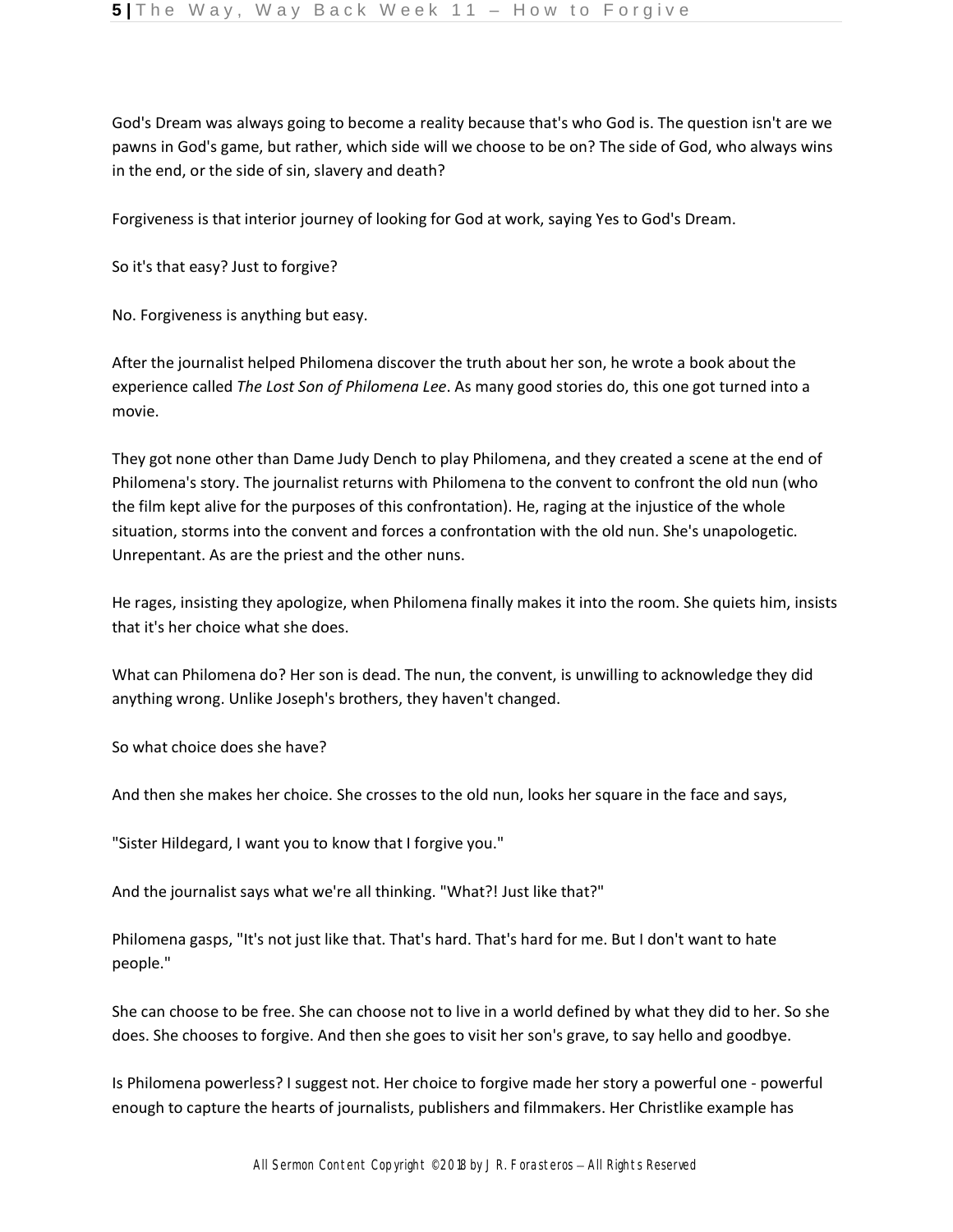become famous across the world. Her choice has become a beacon for thousands who have been wronged, who are hurting.

Powerless? Hardly, my friends. She has become a blessing to the world. So too, did Joseph. After reconciling with his brothers, he tells them:

"Now hurry back to my father and tell him, 'This is what your son Joseph says: God has made me master over all the land of Egypt. So come down to me immediately! You can live in the region of Goshen, where you can be near me with all your children and grandchildren, your flocks and herds, and everything you own. I will take care of you there, for there are still five years of famine ahead of us. Otherwise you, your household, and all your animals will starve.' "

Then Joseph added, "Look! You can see for yourselves, and so can my brother Benjamin, that I really am Joseph! Go tell my father of my honored position here in Egypt. Describe for him everything you have seen, and then bring my father here quickly." Weeping with joy, he embraced Benjamin, and Benjamin did the same. Then Joseph kissed each of his brothers and wept over them, and after that they began talking freely with him. -- Genesis 45:1-15

Jacob brings his family to Egypt and they are cared for throughout the famine. God's dream became a reality.

Philomena found her lost son and forgave an impossible crime. And God's kingdom became a little more visible here on the earth.

Friends, we have a choice: we can live in the pit, the prison, allow our world to be defined by the person who sinned against us.

Or we can insist that God is up to something. We can look through eyes of faith for how God is at work despite their best efforts to destroy us. And we can live in the world God is bringing about.

When we choose to forgive, we're saying goodbye to the old world. When we choose to forgive, we're speaking a new world into existence. And we're inviting even those who wronged us to come there with us.

## **Communion + Examen**

Jesus opened this new world for us by forgiving us. Let us come to be reconciled to him.

- 1. How have I chosen forgiveness in the last week?
- 2. When have I allowed what others have done to me to define my world?
- 3. When in the next week might I let my world be defined by others?
- 4. How can I choose to look for God at work in my circumstances this week?